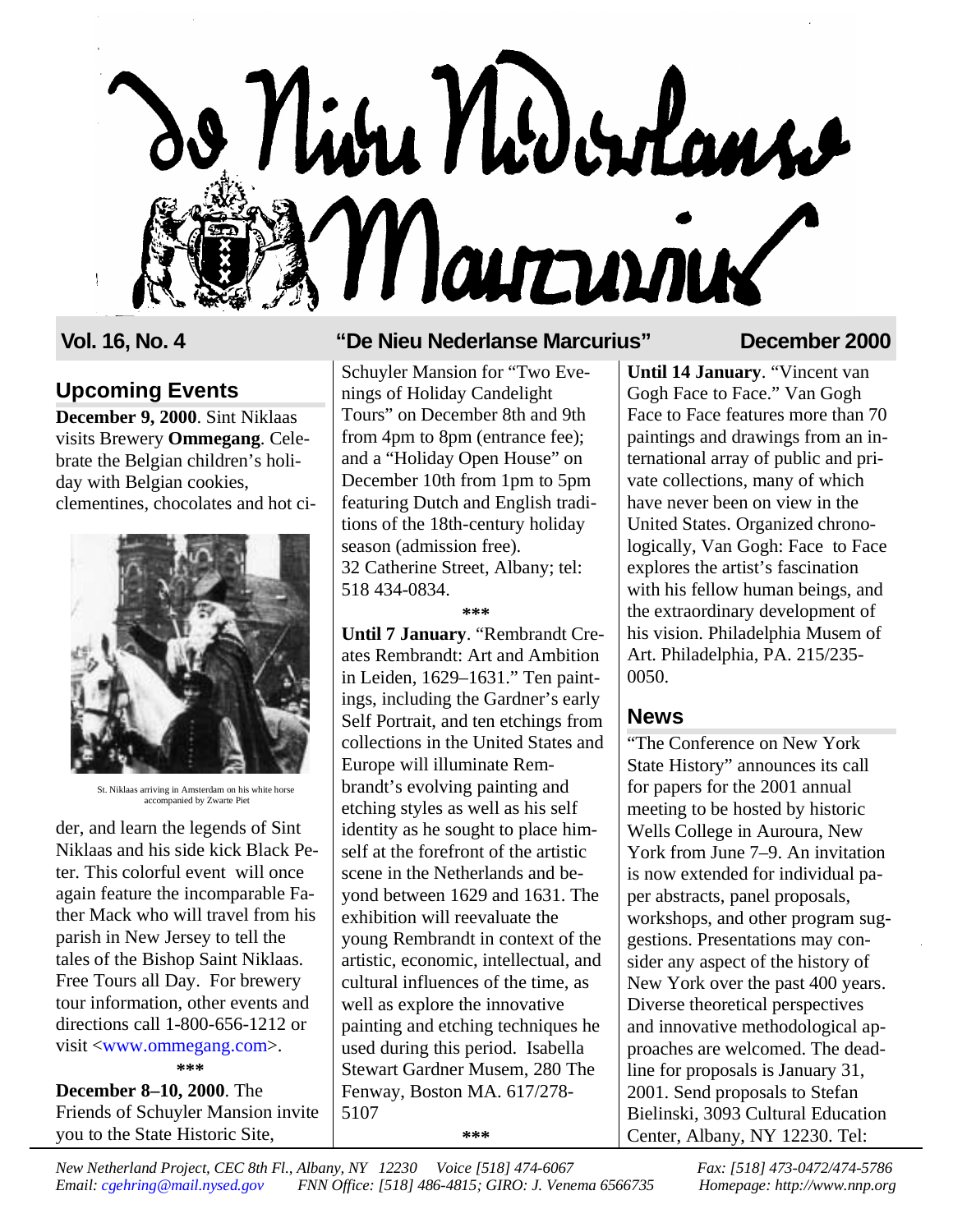518 474-6917; email: <sbielins@ mail.nysed.gov>. For further information and updates visit: <www. nysem.nysed.gov/cnysh>.

#### **\*\*\***

The third "International Huguenot Conference" will take place at Stellenbosch and Franschhoek in South Africa from 25-27 September 2002. The theme of the conference will be: **The Huguenots— Origins, Settlement and Influence**. The theme is formulated in this way to give as wide a scope as possible for Huguenot and Walloon descendants and researchers to propose papers and posters. Proposals are to be submitted to: <pc@maties.sun.ac.za> before May 31, 2001. For updates and additional conference information visit:<http://www.geocities.com/ hugenoteblad/conference/> **\*\*\***

**Save the date**: Prelimary plans are being made for a two-day conference in NYC on October 19th and 20th. It will be a production of the Holland Society, supported by the New Netherland Project, the Huguenot Society, the South Street Seaport Museum *et alia*, and will take the place of the Rensselaerswijck Seminar for the year 2001. The theme will be "New Netherland at the Millennium: the State of New Netherlandic Research." The talks will be held at the **New York Genealogical and Biographical Society** hall on 58th Street.

#### **Publications**

David Riker's four-volume set of books entitled *Genealogical and Biographical Directory to Persons in New Netherland, from 1613 to 1674*, as announced in the May

2000 issue of the *Marcurius*, is now available. The set can be purchased from Higginson Book company, 148 Washington Street, P.O. Box 778, Salem MA 01970. The Directory is also produced as a CD Rom by Genealogy.com in their "Family Tree Maker," Family Archives. The title of the CD Rom is CD#11 *New Netherland Vital Records, 1600*. The CD is searchable and has already facilitated work at the NNP. Inquiries for purchase of this CD publication are to be directed to Brian Bond, Marketing Coordinator of Genealogy.com. Tel: 510 494 2890; email: <brian\_bond@genealogy. com>; <www.genealogy.com>. **\*\*\***

Looking for fiction with a 17thcentury Dutch setting? Recently four novels have appeared featuring famous Dutch painters as main characters. If you decide to order any of the following titles through Amazon, don't forget to enter through our website. Just click on <bookstore> and then double click the Amazon logo. Ordering this way will give the FNN a percentage of the purchase price. *The Lost Diaries of Frans Hals: A Novel* by Michael Kernan *Girl in Hyacinth Blue* by Susan Vreeland *Girl with a Pearl Earring* by Tracy Chevalier *Tulip Fever* by Deborah Moggach Additional historical-fiction titles of interest: *The Sea Beggars* by Cecilia Holland *The Dove and the Rose* (Seekers 1) by Ethel L. Herr *The Maiden's Sword* (Seekers 2) by Ethel L. Herr

**\*\*\***

Chelsea House Publishers of Philadelphia has produced a children's series entitled *Colonial Leaders*. Among the ten leaders represented are Lord Baltimore, Anne Hutchinson, John Smith, and our own **Peter Stuyvesant**. The book is 80 pages long complete with illustrations (some very stereotypical), glossary, chronology, colonial timeline, further reading list, and index. The publisher also has a series of Revolutionary War Leaders, including all the prominent figures from Arnold to Washington.

**\*\*\***

As the holiday season approaches our thoughts inexorably turn to Santa Claus and the beloved poem *The Night before Christmas*. If you've ever wondered about the origin of the poem, I suggest that



"Santa Claus waiting for the children to go to sleep" by Thomas Nast, 1889

you read Don Foster's *Author Unknown*, the final chapter of which concerns the authorship of "A Visit From St. Nicholas." Thanks to our friend Paul Palen, who made me aware of an article in the New York Times entitled "Literary Sleuth Casts Doubt on the Authorship of an Iconic Christmas Poem"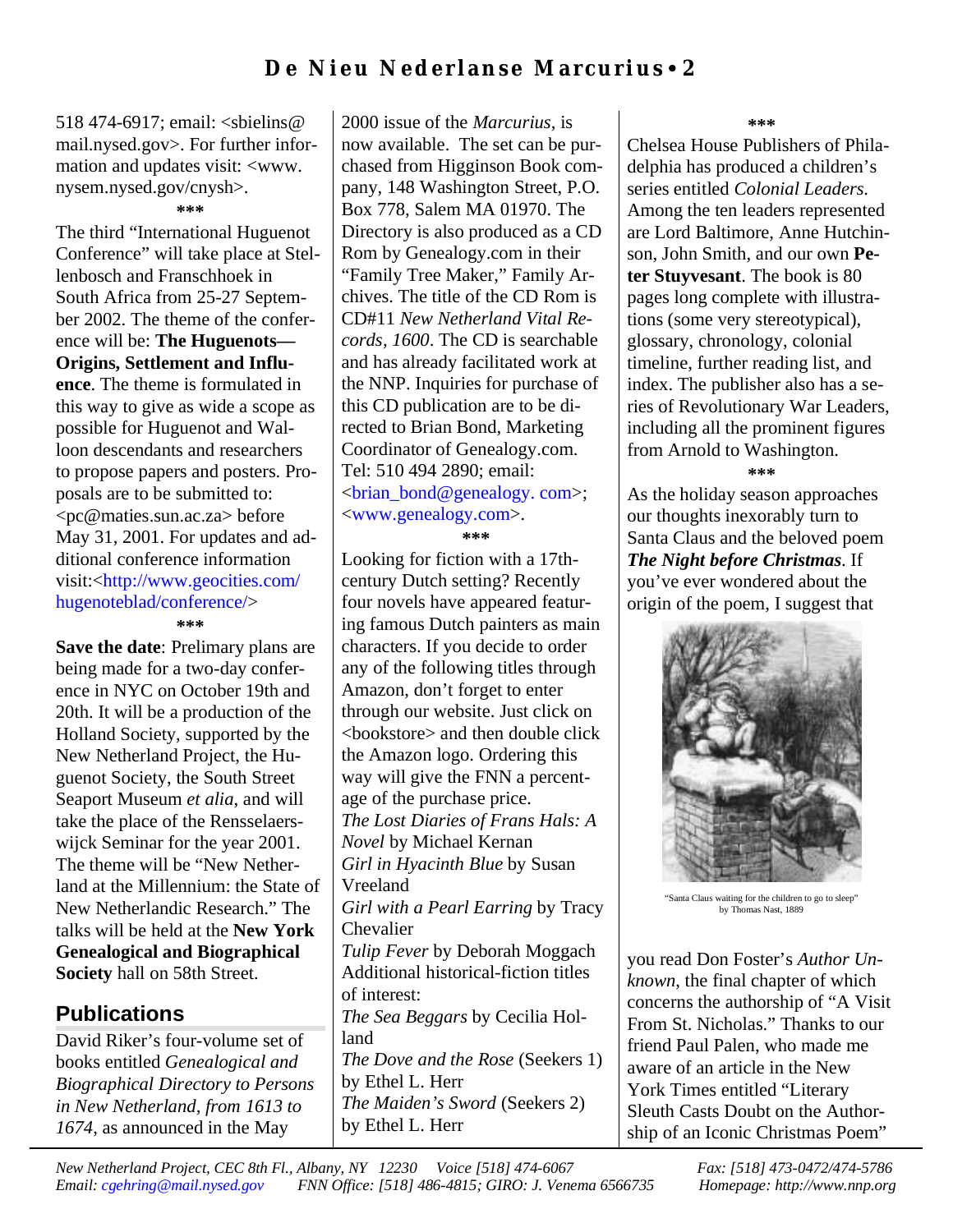## **De Nieu Nederlanse Marcurius** • **3**

Littlefield of **Ommegang Brewery**

(October 26, 2000) by David D. Kirkpatrick, I learned more about Clement Moore than I thought possible and more about the possible true author than I thought was known. Fans of Josephine Tey's *Daughter of Time*, will thoroughly enjoy Foster's sleuthwork.

#### **News from the FNN**

**Donor News**: The NNP and FNN staff would like to express sincere thanks to all of you who contributed valuable time in preparing for the New Netherland Project Dinner and Seminar held on September 16th. A special warm thank you to Shirley Dunn, who coordinated the dinner event at the Terrace Gallery. We are also very grateful to the following who generously supported us with a gift or provided us with an in-kind donation: The Consulate General of the Netherlands, William Buehl, Anneke Bull, William and Mary Jane Crotty, George Damiano, Richard Day, Joep de Koning, Hubert de Leeuw, Firth Fabend, Arthur Fontijn, Elizabeth Funk, Carole Hageman, Liz Lane, Frank Ligtvoet, Jacob Schiltkamp, Martha Shattuck, Erica Stupp, Peter Ten Eyck, John van Schaick, Anna Glen Vietor, Harold Vroman, David Wanzer, Johanna Woldring.

for the beer at the cocktail hour and glasses for quiz prizes; Arthur Heydendael for piano performance; Hubert de Leeuw for prints of New Netherland for quiz prizes; H. L. Funk Consulting for the dinner programs; Montana Mills Bakery for the bread; Frederick M. Tibbitts Associates for the wine; Shirley Dunn for cocktail hour foods; Jean Gehring, Greta Wagle, Henny Newhouse for speakers' dinner foods. Very special thanks to Dr. Andrew Hendricks for his generous gift of \$10,000 to maintain the stability of the Hendricks Manuscript Award. We are also extremely grateful to Dr. William and Erica Steffee for their generous gift in the amount \$10,000, following last year's donation in the same amount. Our heartfelt thanks for your generosity! **Grant News**: The NNP received the second half of awarded funds from the **Prins Bernhard Fonds** Foundation of the Netherlands, approximating \$9,000 of the total grant of ƒ50,000 for work accomplished on Council Minutes, 1656- 1658, Volume VIII. The Prins Bernhard Fonds is considered the most important cultural foundation of the Netherlands. It is a major contributor to the arts, humanities, sciences, cultural education, historic and nature conservation in the country. It contributes more than \$14,600,000 to nearly 3000 projects annually.

**\*\*\***

**Pledges**: The FNN is preparing a Millennium Pledge letter for the year 2001, which will also include a request for next year's dues payable at the same time.

**Dues**: Some of the dues checks that have already reached our office show an annual amount of \$25.00 instead of the \$35.00 amount approved by the FNN trustees two years ago. We trust your checks will show the higher amount.

**Annual Meeting**: An invitation to our annual meeting scheduled for January 20, 2001 in New Paltz, hosted by the Huguenot Society, is also in the works and will reach you towards the end of December.

#### **Websites**

For a list of ships leaving the Netherlands for New Netherland, with their known dates of departure, based on records in the the Netherlands, visit <www. rootsweb.com/  $\sim$ ote/mm\_shipamny.htm> This page is part of "The Olive Tree Genealogy" website maintained by Lorine McGinnis Schulze.

In kind donations: Don and Wendy

#### **Totidem Verbis**

Because of recent developments in the Albany area it seems appropriate to reprint an article from the October 3, 2000 issue of the *Times Union* which has ramifications for anyone interested in promoting the history of New Netherland. The final installment of the piece on placenames will appear in our next newsletter.

#### **Albany hopes its ship has come in**

*State grant will be used to study Fort Orange re-creation where*

*"Half Moon" would make its home.* By ELIZABETH BENJAMIN Staff writer

A \$300,000 state grant will fund a study of the feasibility of re-creating Fort. Orange–Albany's original Dutch settlement – and building a permanent berth for the replica of Henry Hudson's *Half Moon* on the banks of the river that bears his name, Gov. George Pataki announced Monday.